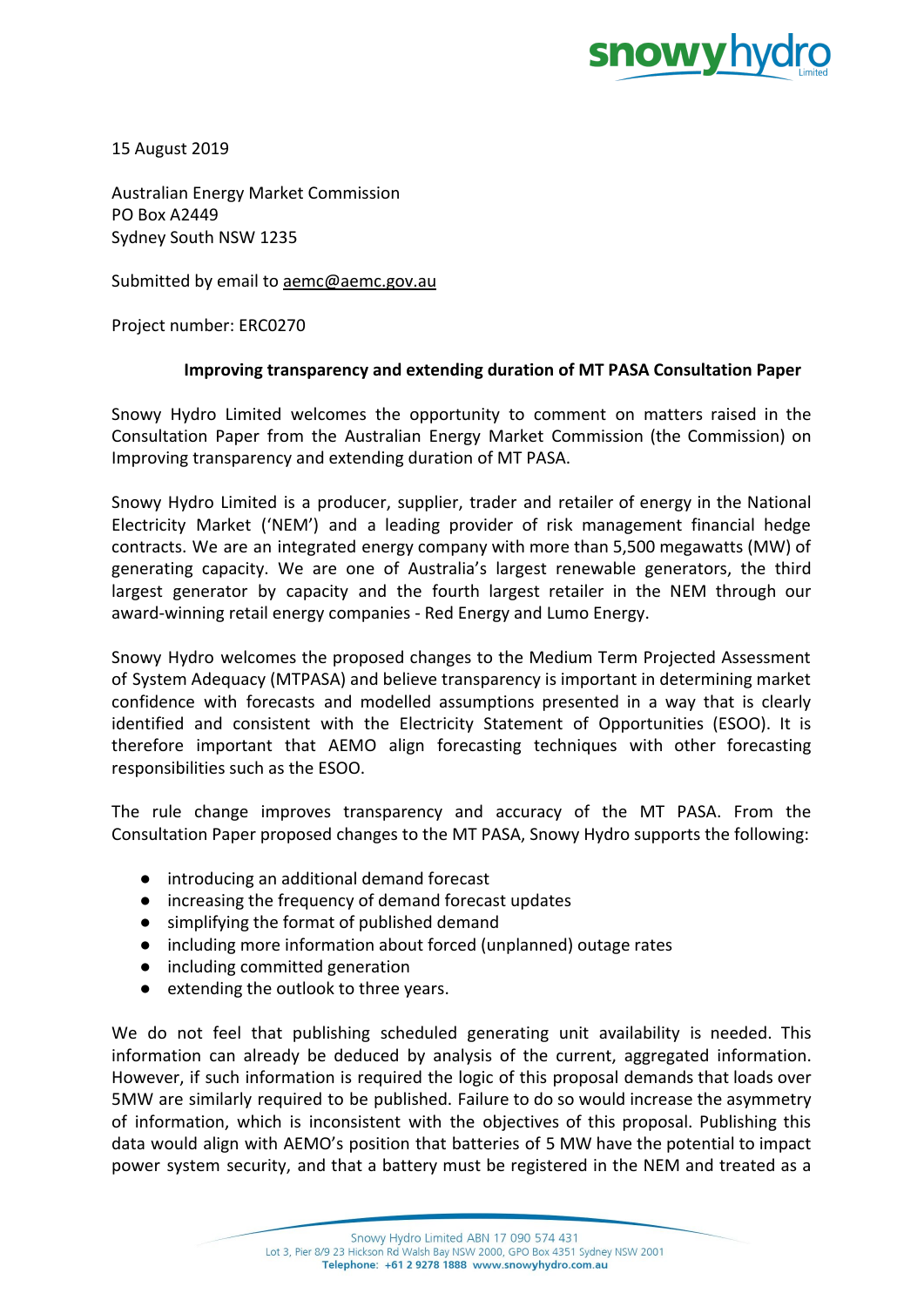scheduled participant. It is important that all approaches are competitively neutral, do not advantage one technology over another and support a transparent approach that aids price discovery.<sup>1</sup>

The proposed MT PASA changes are important as AEMO's work will be heavily relied upon for decision-making. This will increase confidence in the forecasts if there is opportunity to input into the process. We appreciate the effort AEMO has recently undertaken in developing its forecasts and consulting with industry.

## **Extending the outlook to three years**

The reliability forecasts are a critical input to trigger obligations under the Retailer Reliability Obligation (RRO). As the electricity system continues to transform it is likely that there could be increased errors in forecasting making it harder for participants to depend on these forecasts to make long term investment decisions. It is important that AEMO's MT PASA methodology improve its assessment of forecasts over a three year horizon which can better capture the impacts of intermittent generation on supply adequacy for the purposes of the RRO. We therefore support the proposal to increase the MT PASA to three years.

## **Improving demand forecast and committed generation**

Snowy Hydro believe AEMO's small generation and demand forecasts will need to improve in accuracy as they become crucial in the NEM's transformation. The increasing number of smaller individual generating units, aggregated distributed generators and demand response should be managed by AEMO, along with how a reduced level of scheduled generation will impact AEMO's ability to operate the NEM reliably.

There are numerous ongoing rule changes improving forecasting that will complement the proposed MT PASA changes. Under the Commission's draft determination to implement a wholesale demand response mechanism (DRM), scheduled Demand Response Service Provider (DRSP)s will be required to provide MT PASA inputs applying to the wholesale demand response units<sup>2</sup>. Snowy Hydro understands the significant changes required by AEMO to incorporate this but believe it is vital that demand side response is transparent and accountable.

In addition, the Commission's Transparency of New Projects rule change proposes to give AEMO a central repository of existing and proposed projects. This will require intending participants to provide updated information to AEMO such as when their projects change.

It is for this reason Snowy Hydro supports the complementary proposals on the MT PASA. This includes AEMO updating forecast demand information on at least a monthly basis and being required to provide a preliminary classification of a committed generating unit, to be defined by AEMO in the Reliability Standard Implementation Guidelines (RSIG), as one of a scheduled generating unit, a semi-scheduled generating unit or a non-scheduled generating unit following consultation with the generating unit project proponent. This enhancement

 $1$  AEMC, Wholesale demand response mechanism, Draft rule determination, 18 July 2019

 $2$  AEMC, Wholesale demand response mechanism, Draft rule determination, 18 July 2019